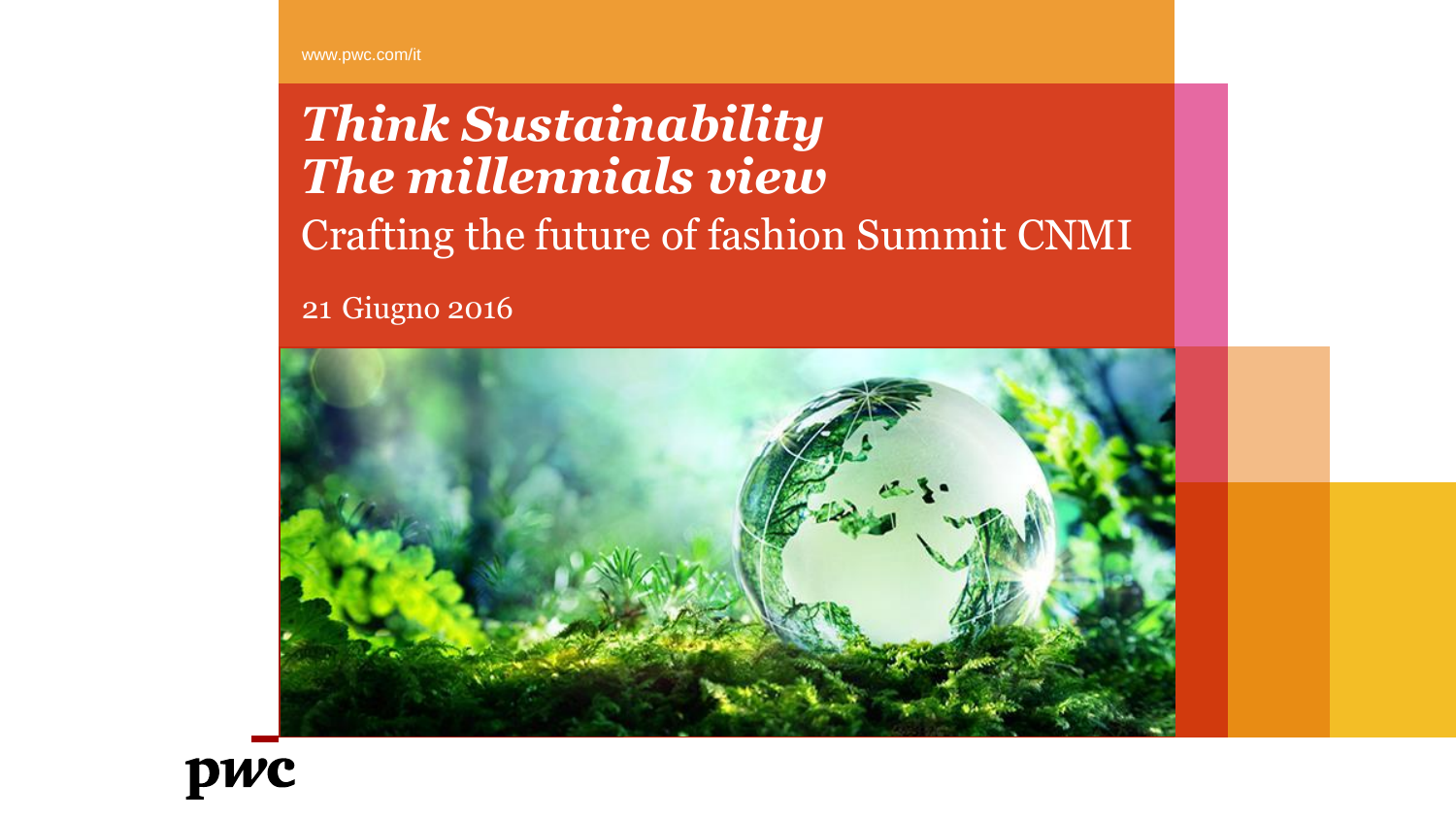### *Il nostro focus*





**3'160 interviste**

**85'000 conversazioni online analizzate**



**Panel rappresentativo di 16,6 mld € di fatturato**

\*Nati tra il 1980 e il 2000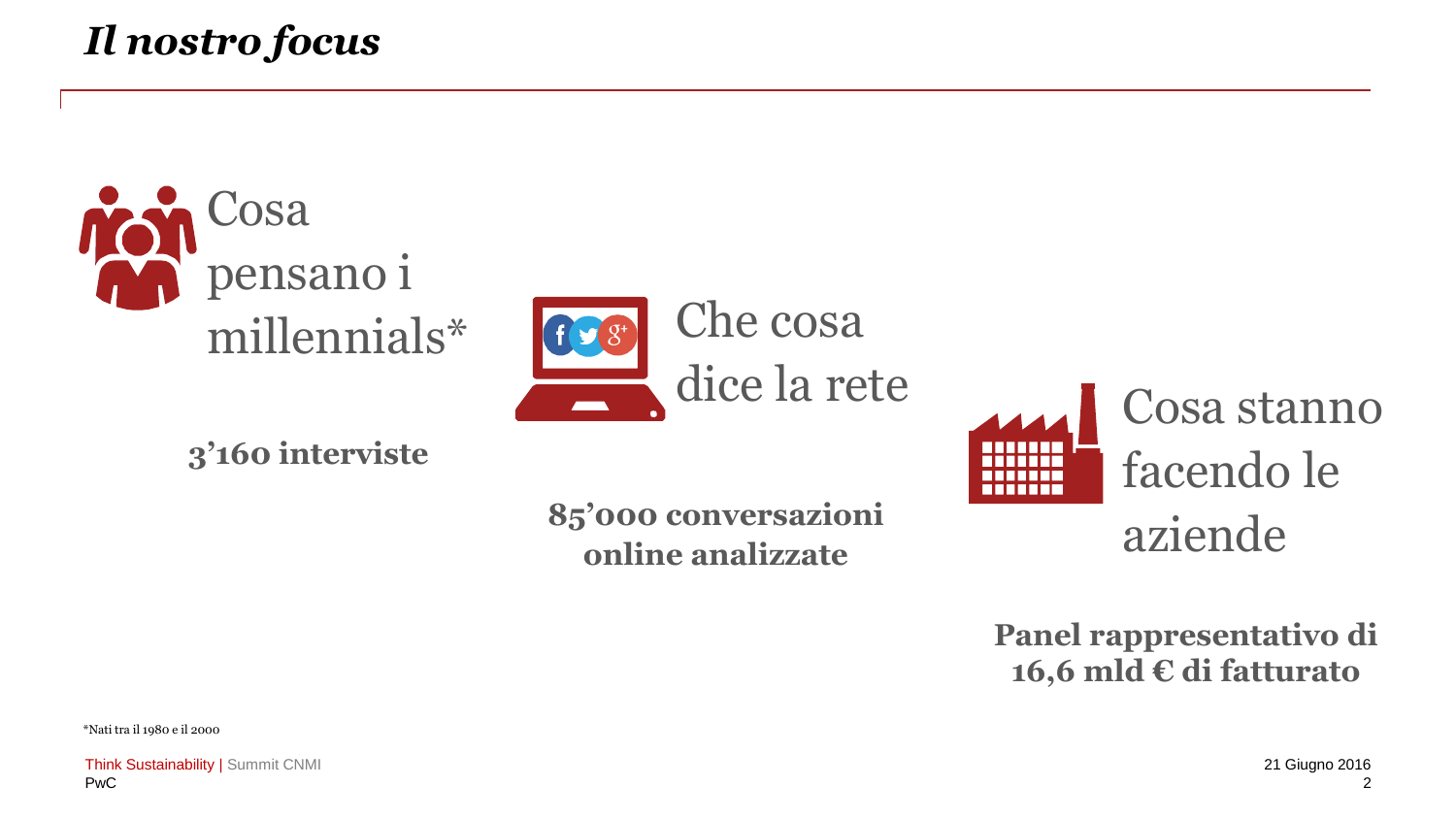

### *Cos'è la sostenibilità per i millennials*



PwC Think Sustainability | Summit CNMI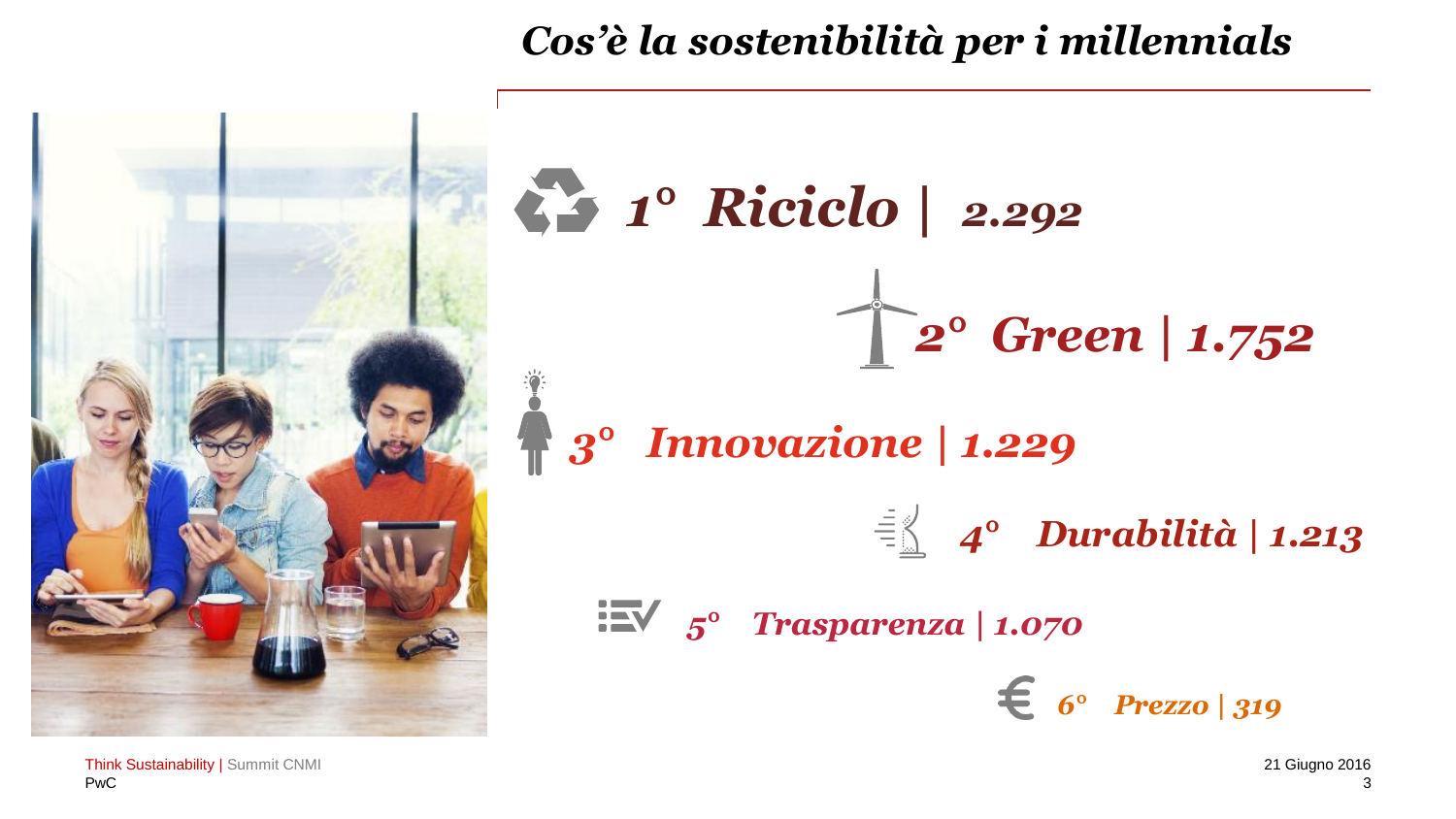### *Quali i canali per informarsi*

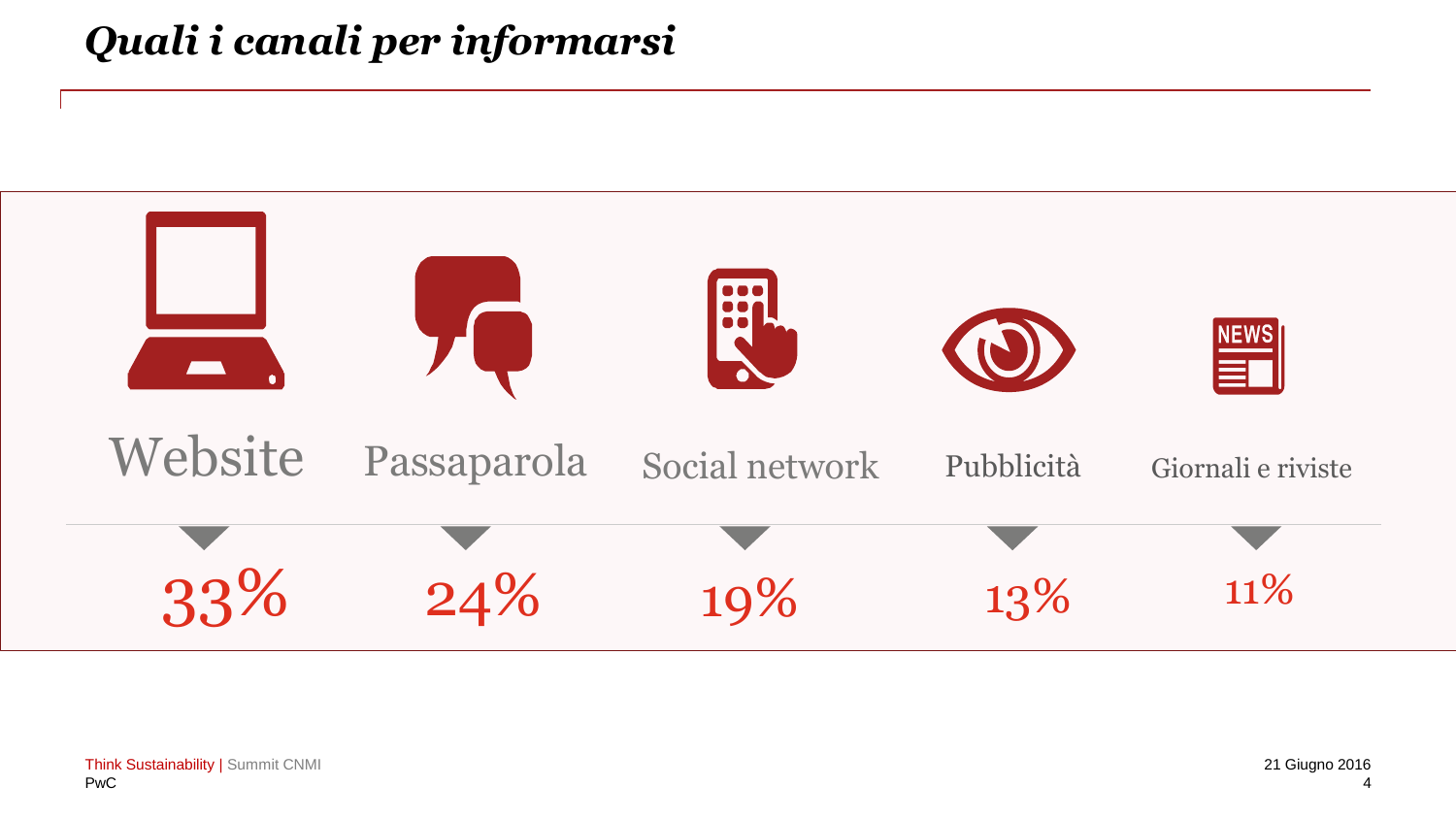

*La quasi totalità degli intervistati afferma che le chiara la sostenibilità dei propri prodotti imprese dovrebbero comunicare in maniera più*

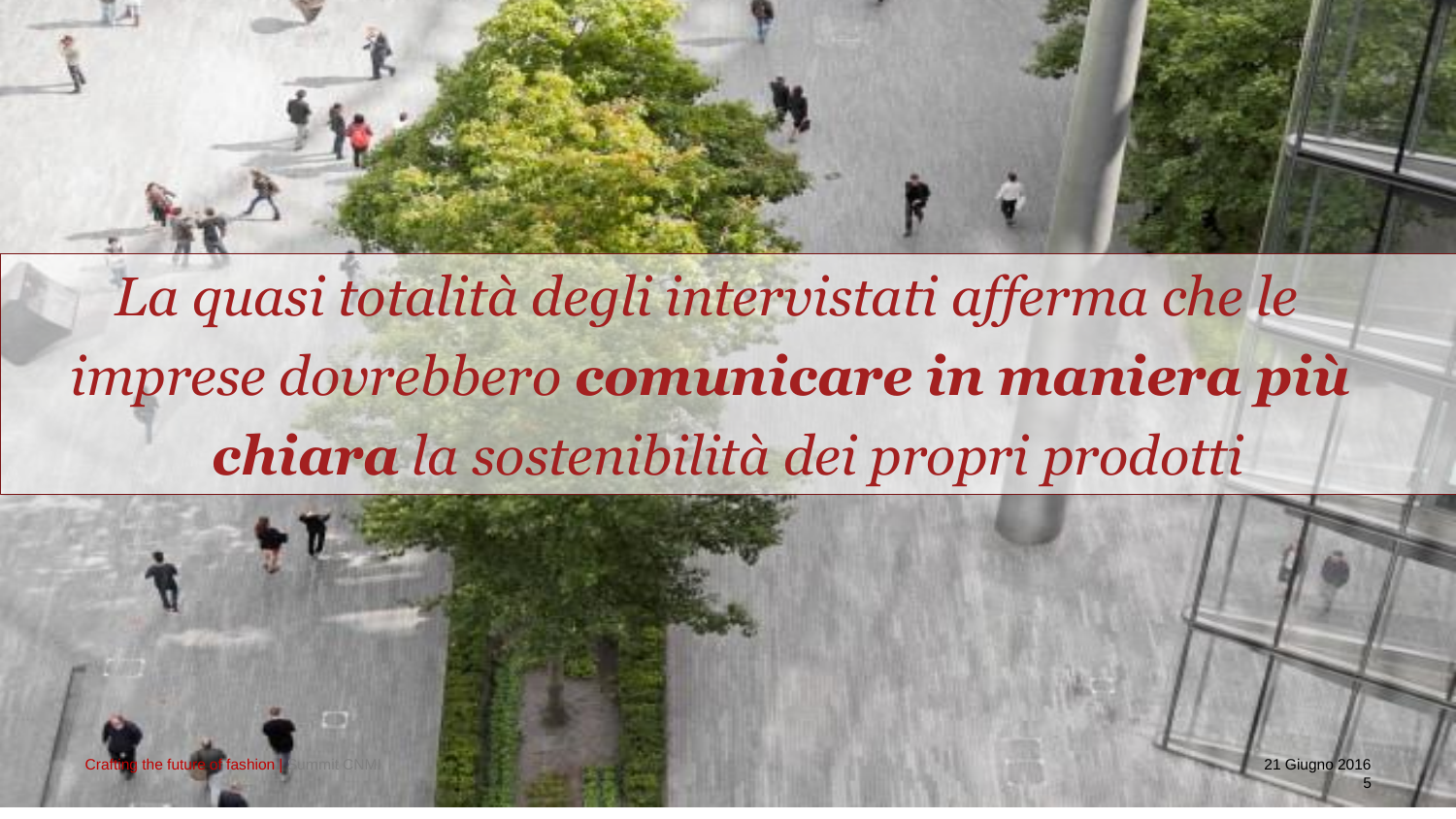### *Gli strumenti più efficaci per le aziende*



PwC Think Sustainability | Summit CNMI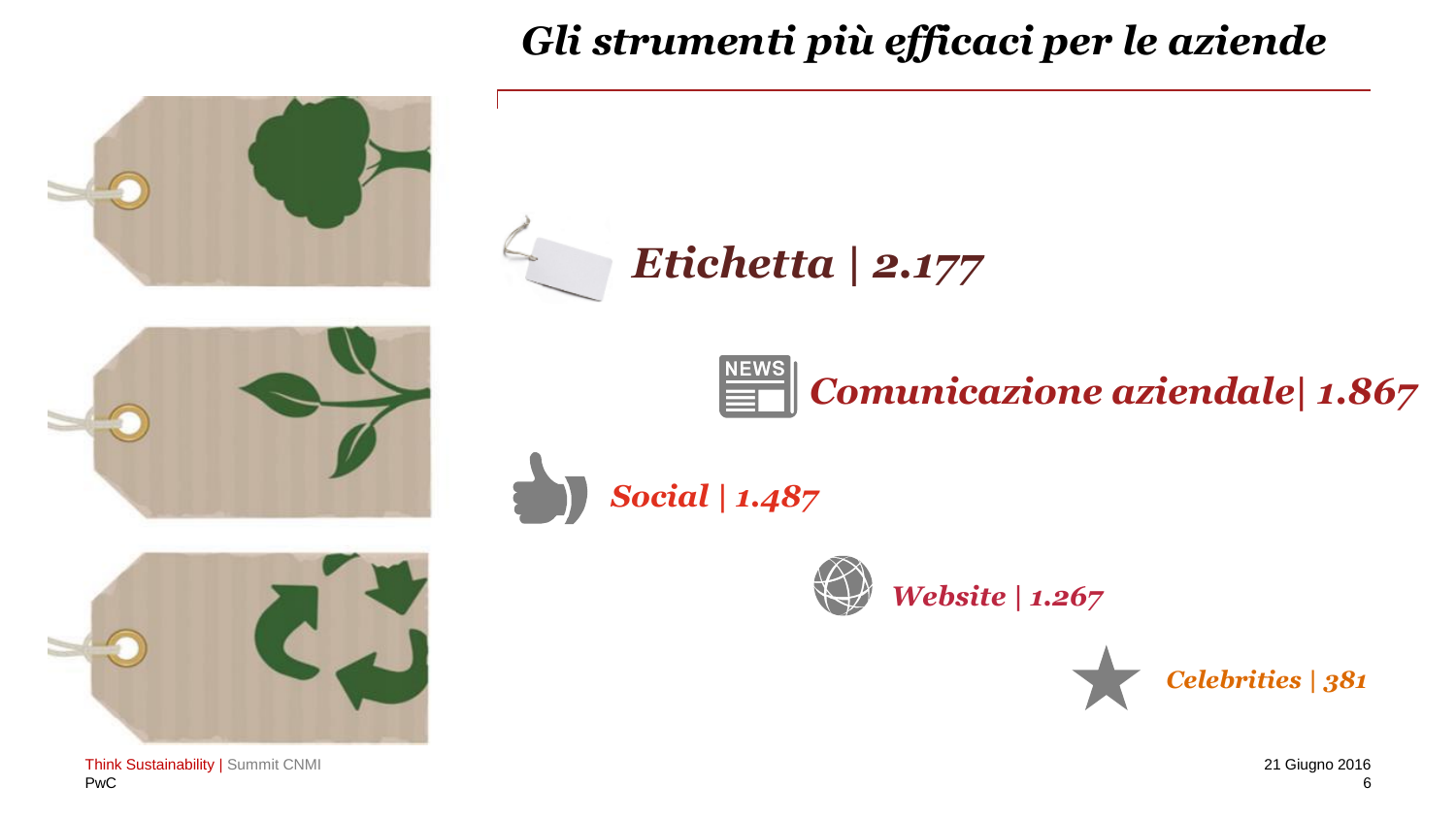#### *Le aziende della moda prestano attenzione agli aspetti di sostenibilità ambientali e sociali?*

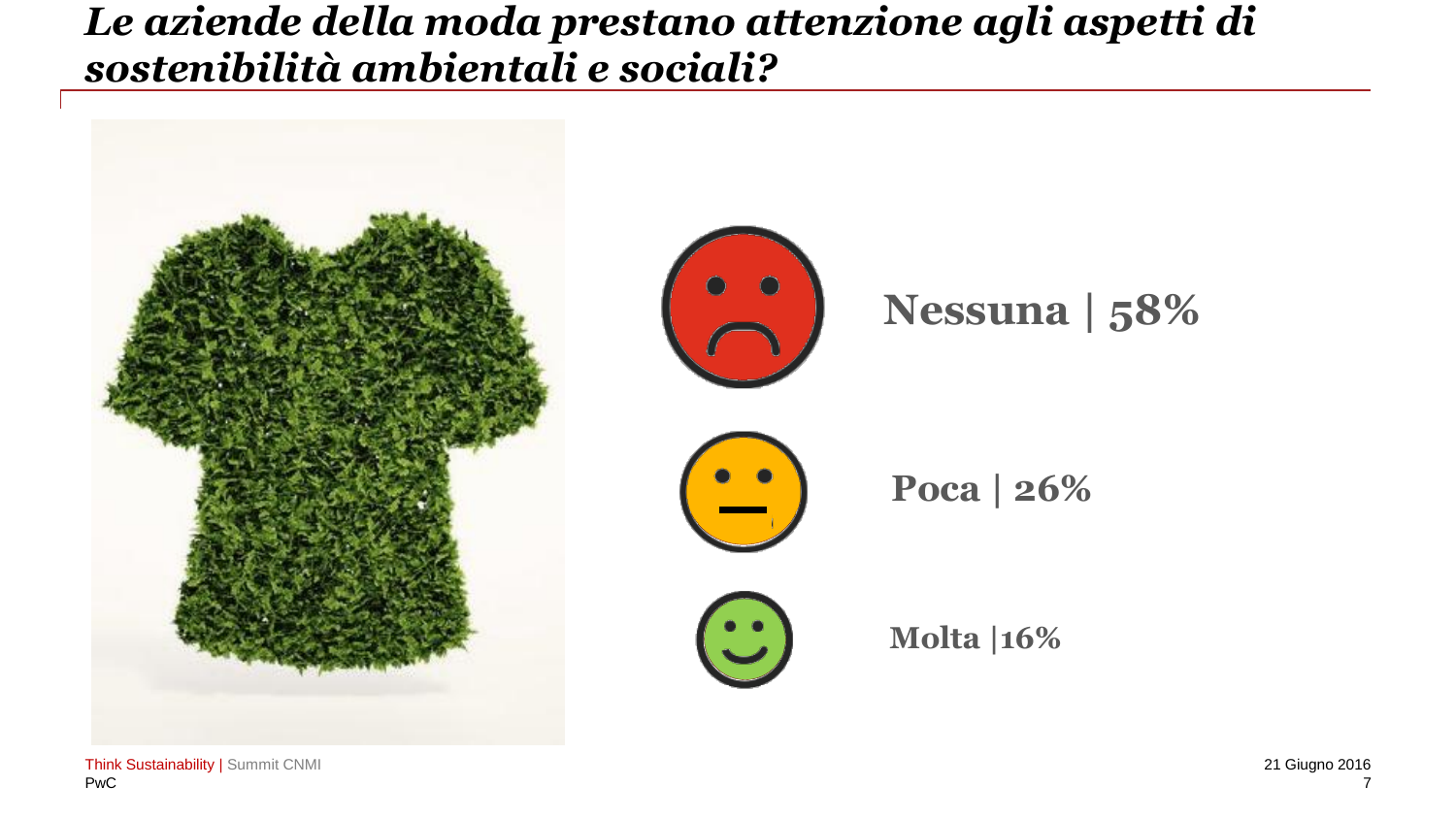### *Quale reazione ad un comportamento non sostenibile*







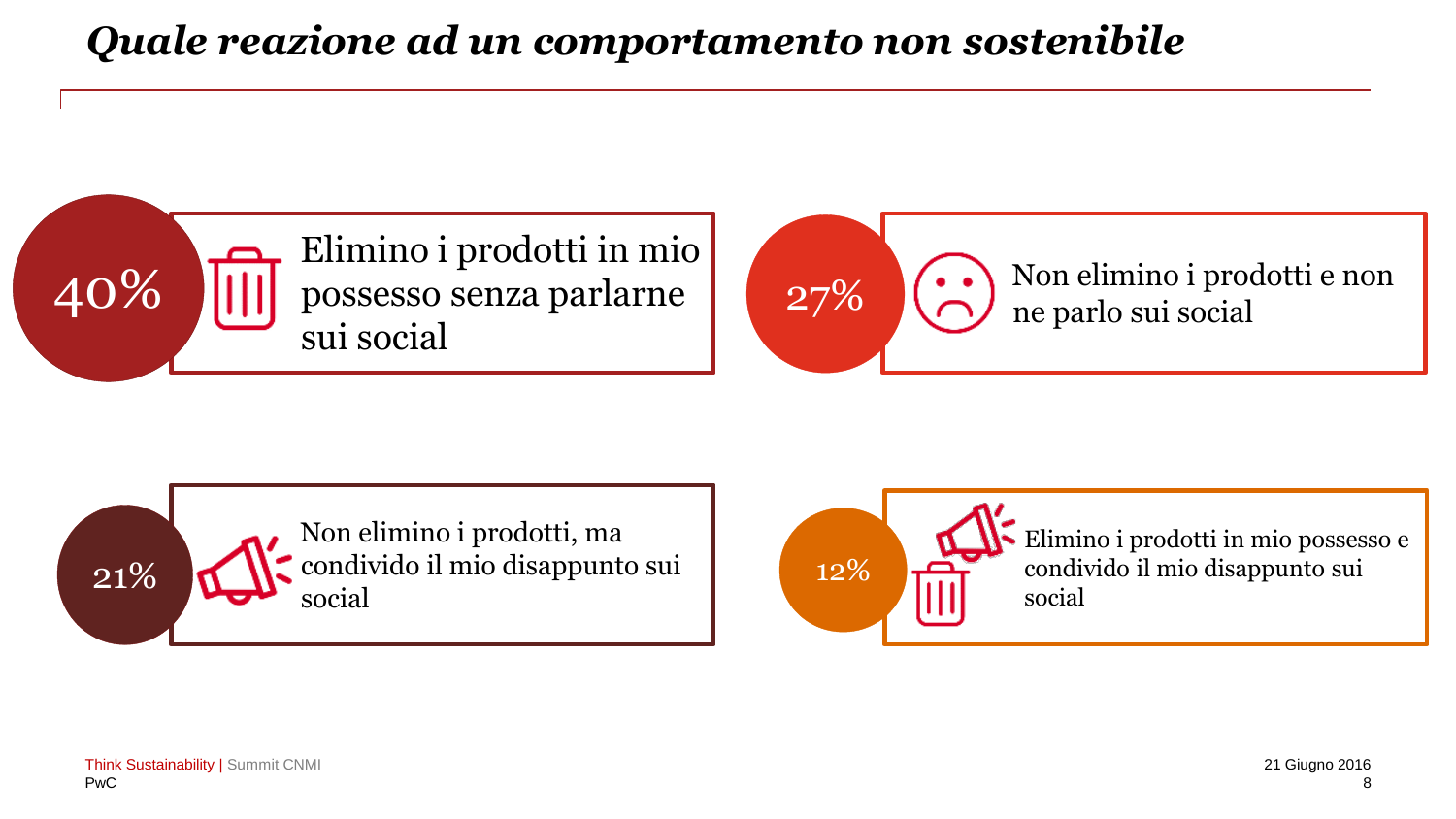#### *Propensione alla spesa per prodotti sostenibili*

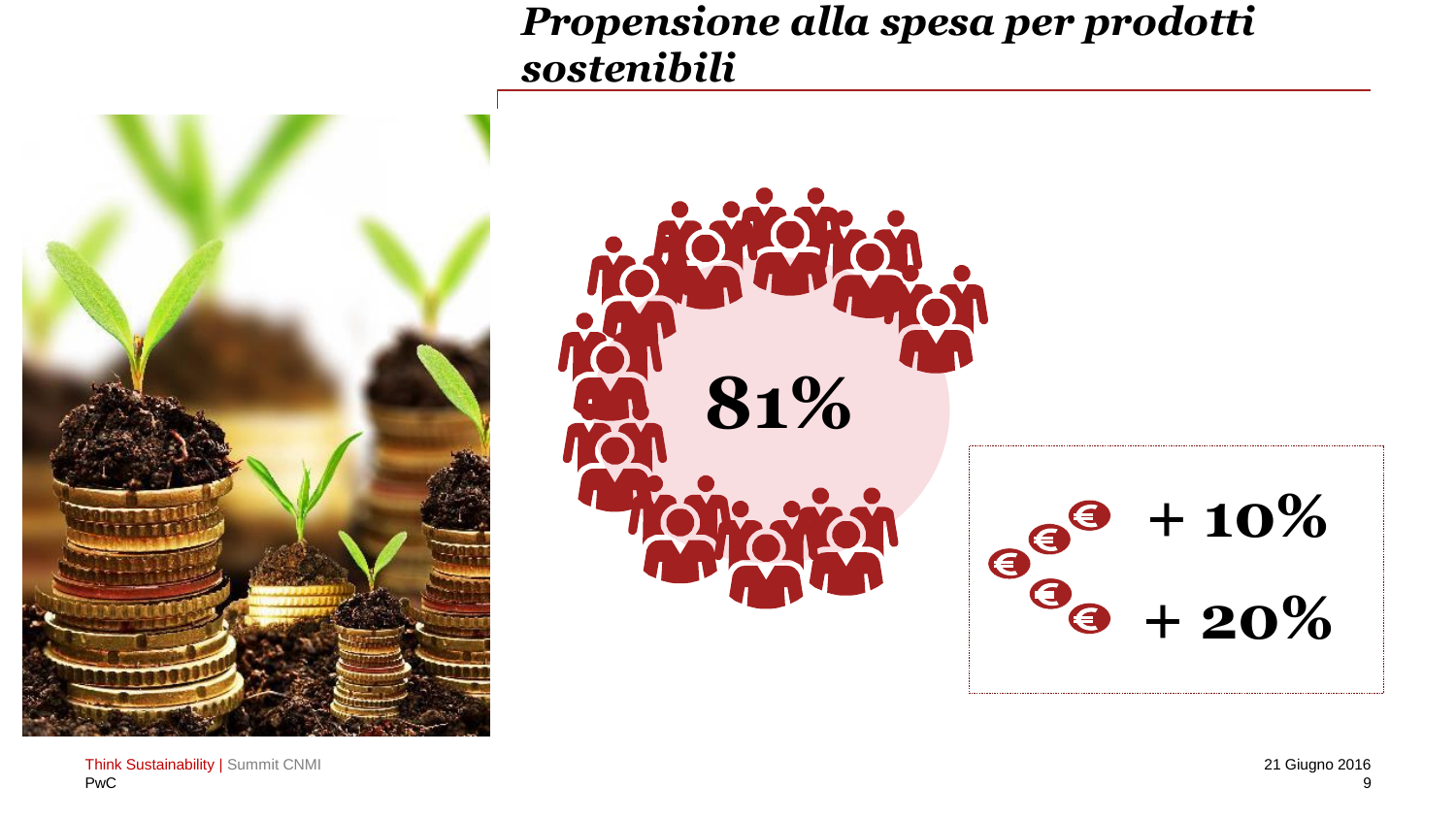#### *Come cambia l'attitudine all'acquisto?*



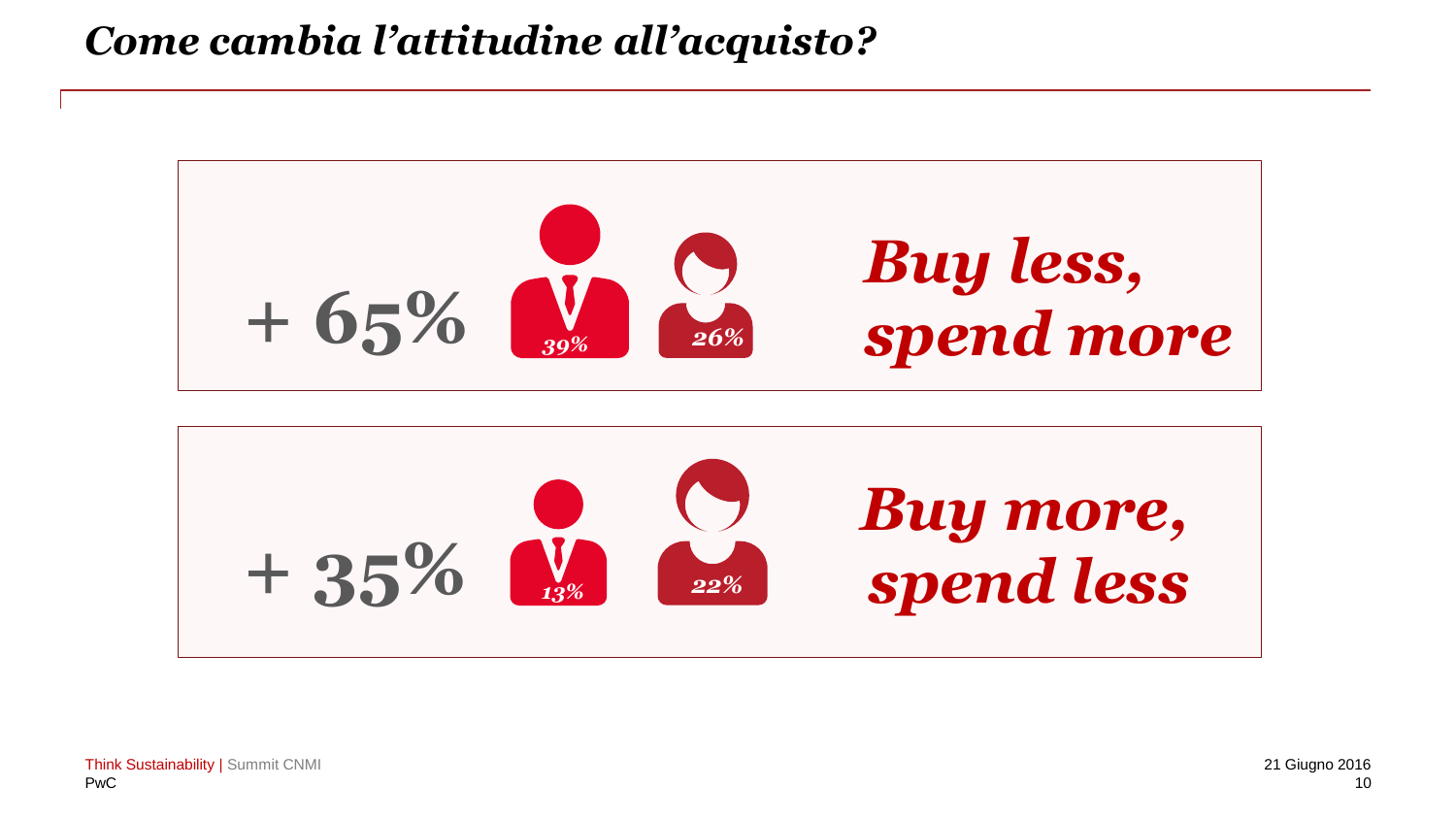### *Informazione prima dell'acquisto*

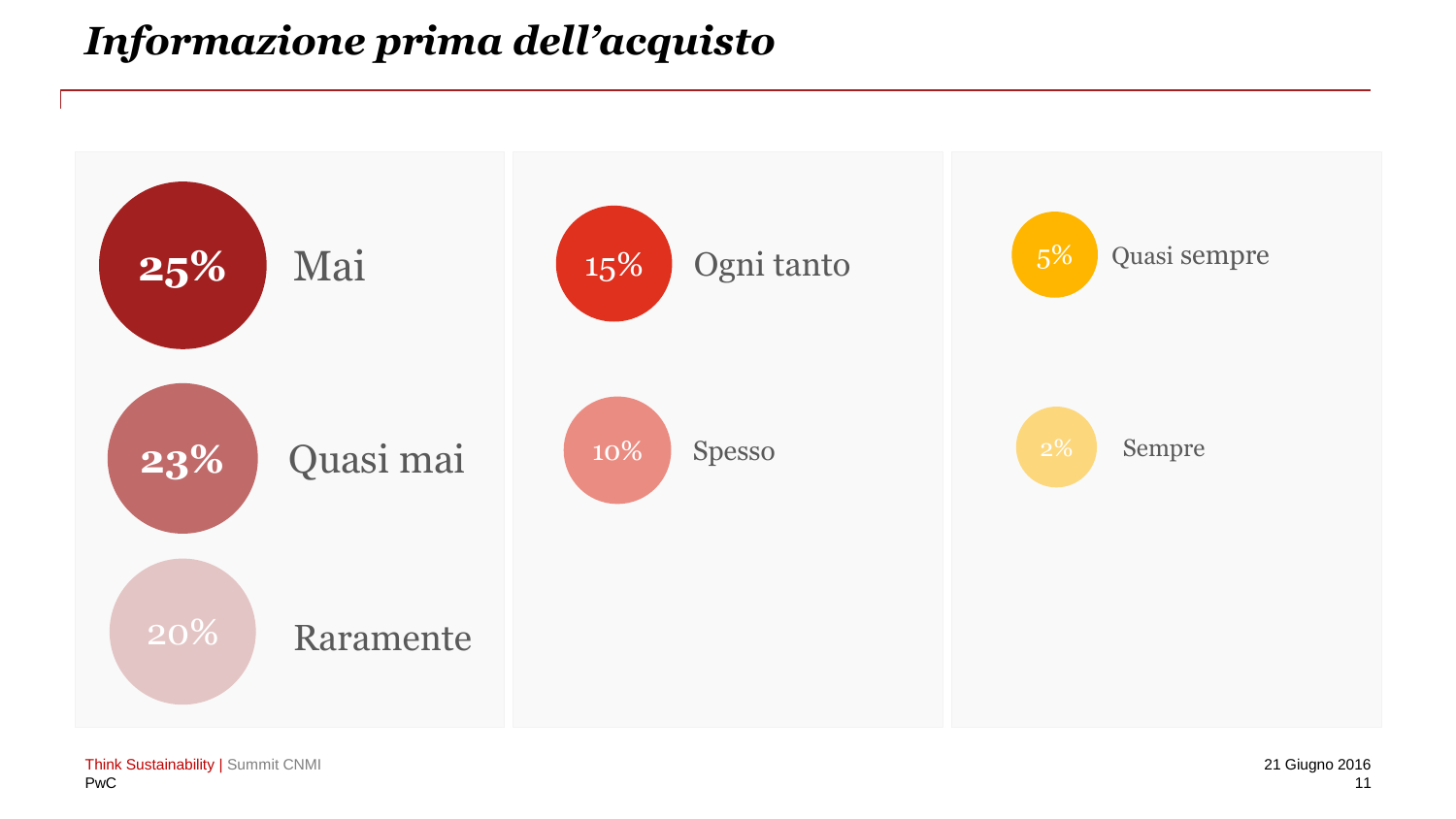#### *Sentiment analysis: in concomitanza ad eventi di settore*



PwC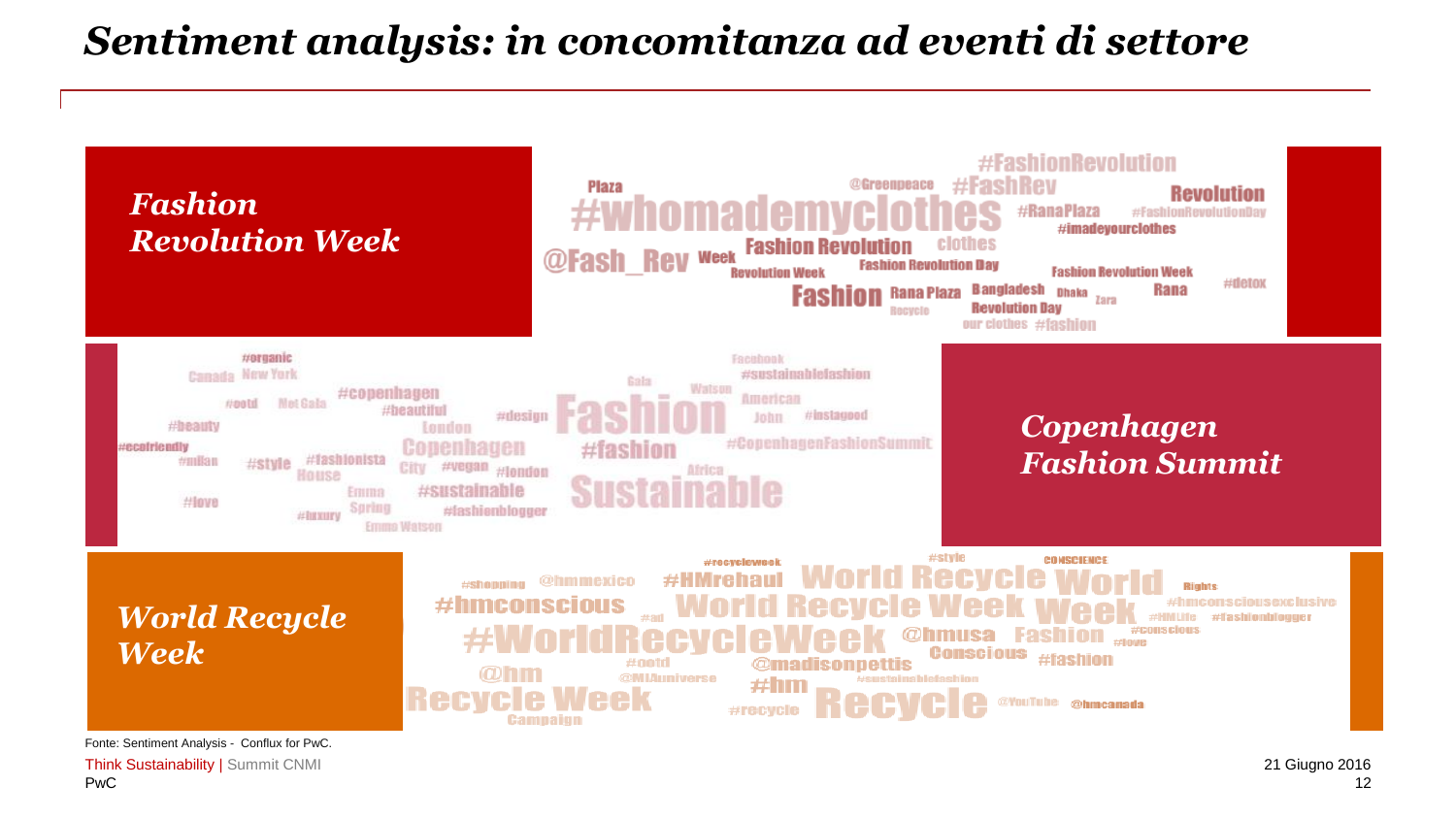#### *Sentiment Neutrali o Positive*



Il *sentiment* associato ai temi di sostenibilità delle aziende fashion sono per la maggior parte **Neutrali** (**38,7K – 45,6%**) o **Positive** (**35,8K – 42,1%**)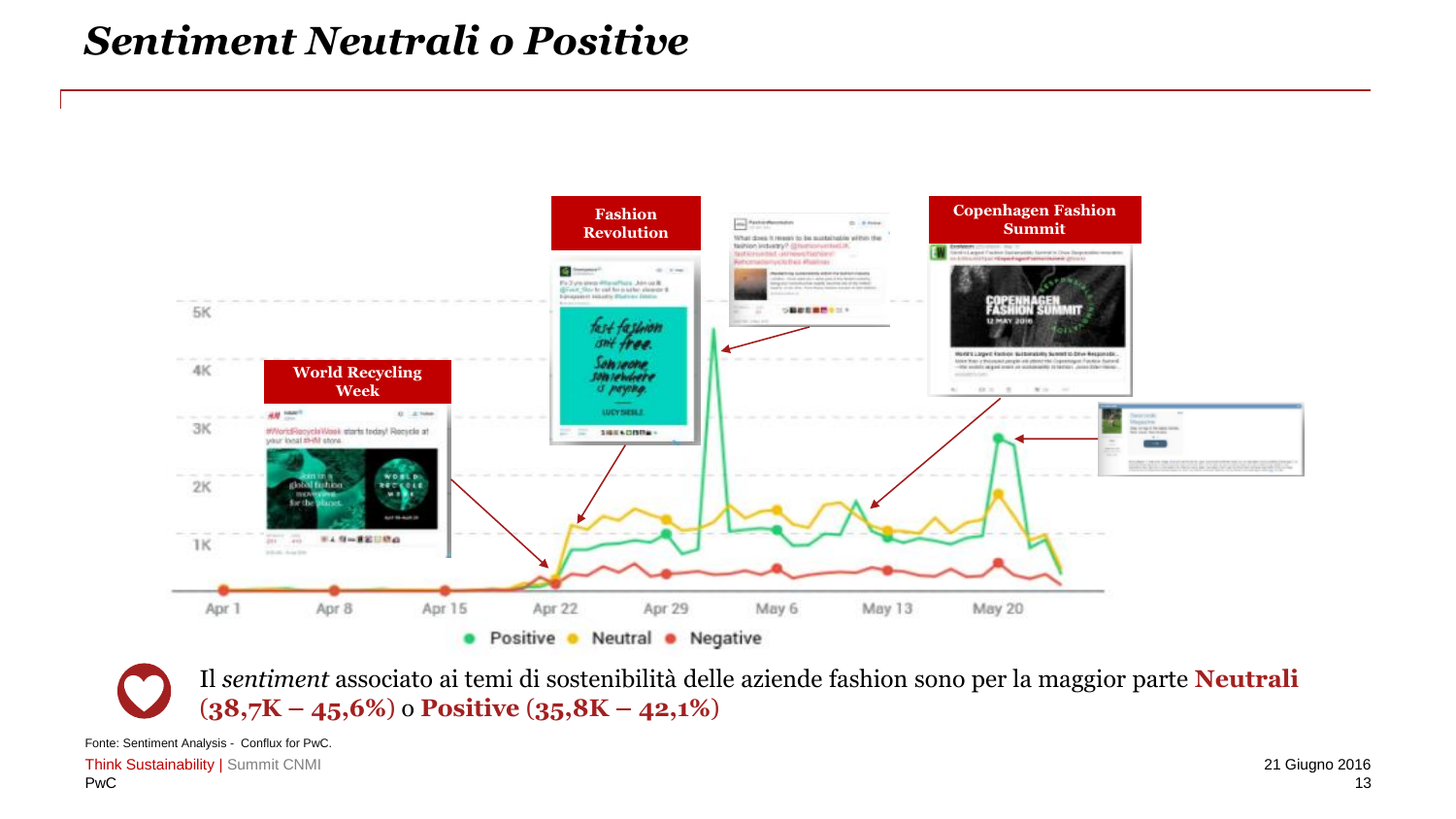### *Conversazioni online sulla sostenibilità*





```
Engagement 
Bottom 
Up
```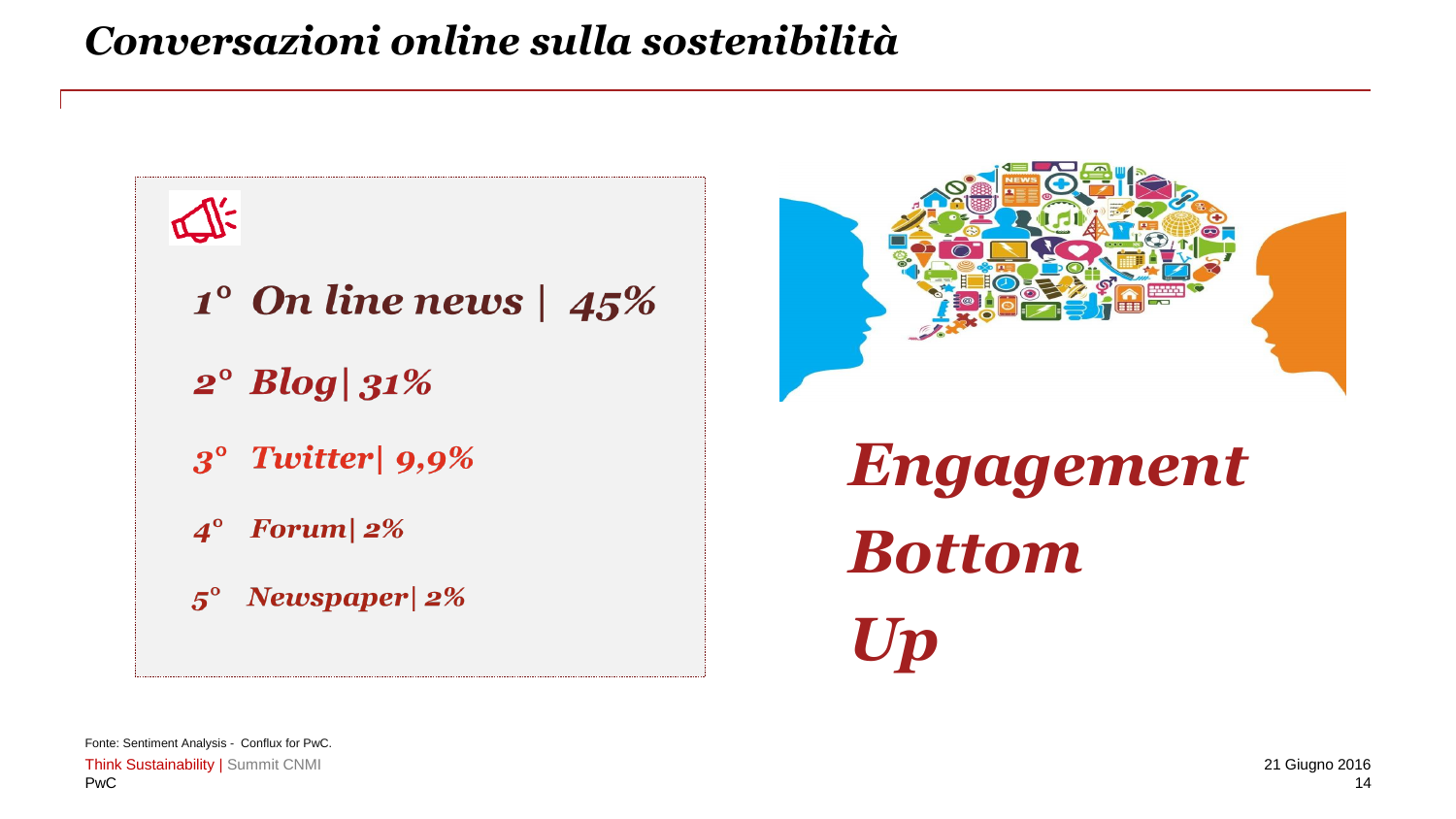#### *Sostenibilità: crea valore per le aziende?*





- Soddisfazione del cliente
- Fidelizzazione del cliente
- Aumento dei ricavi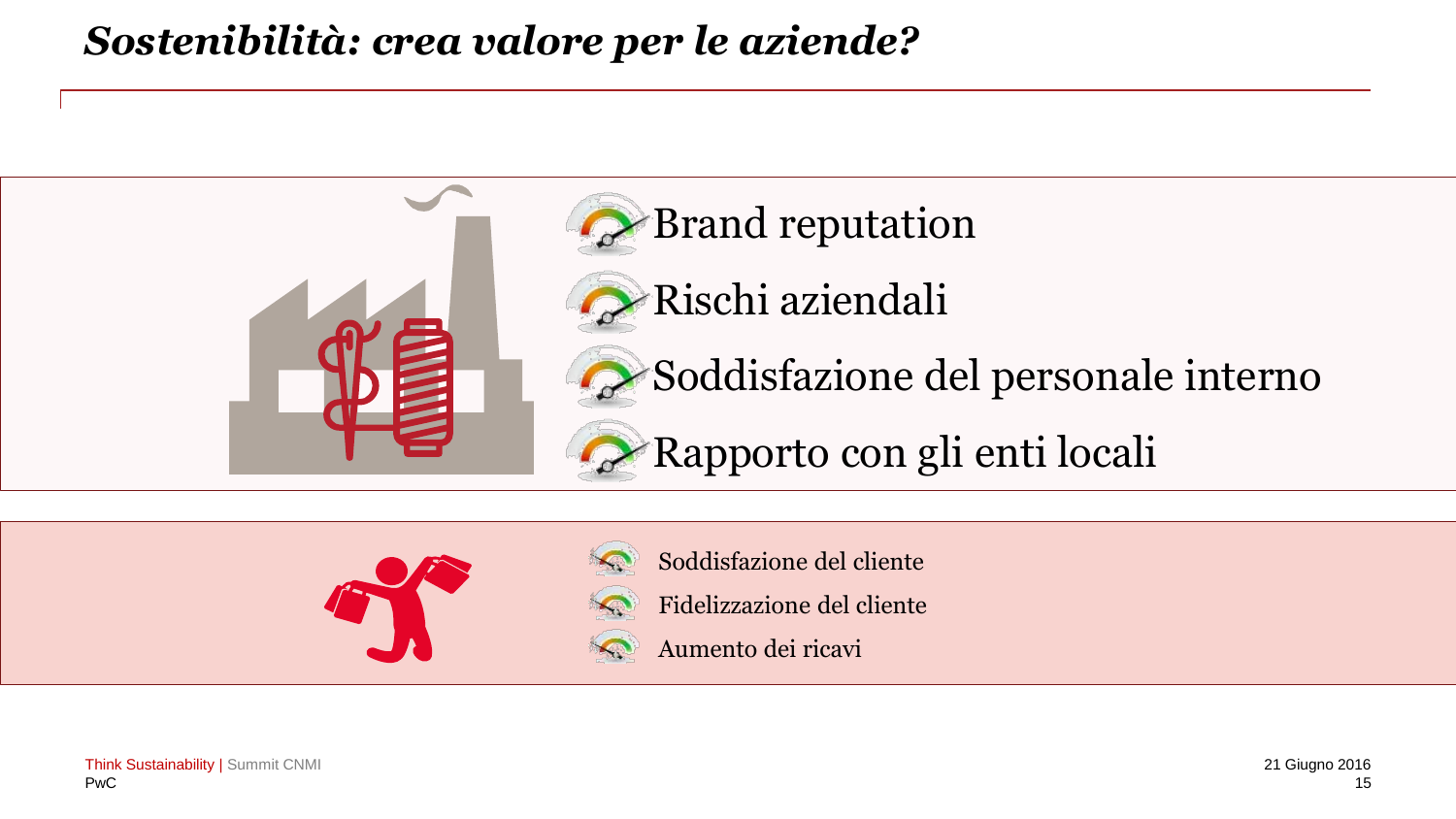#### *Impegno futuro delle aziende sulla sostenibilità*

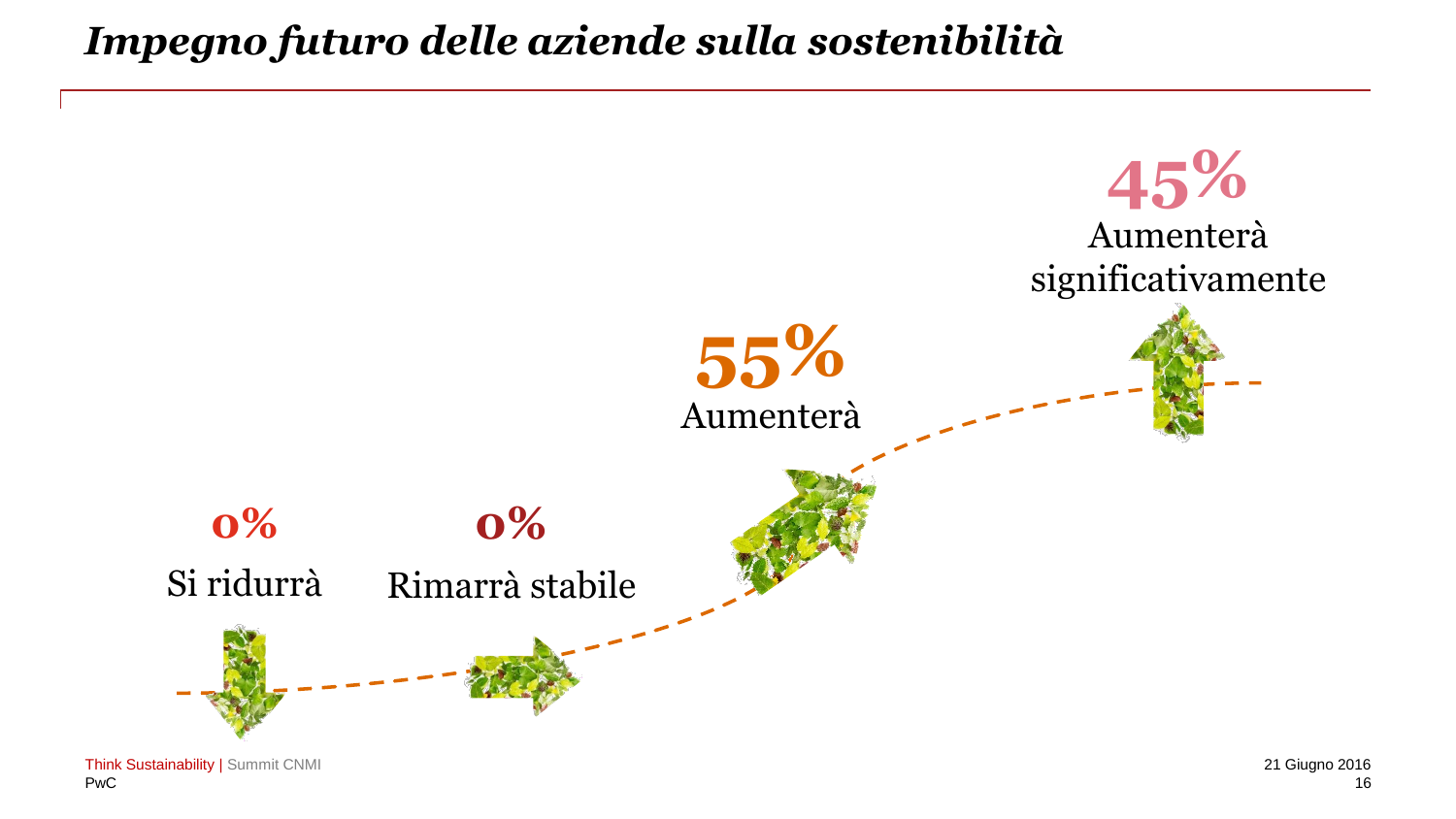### *Aree aziendali sensibili al tema*



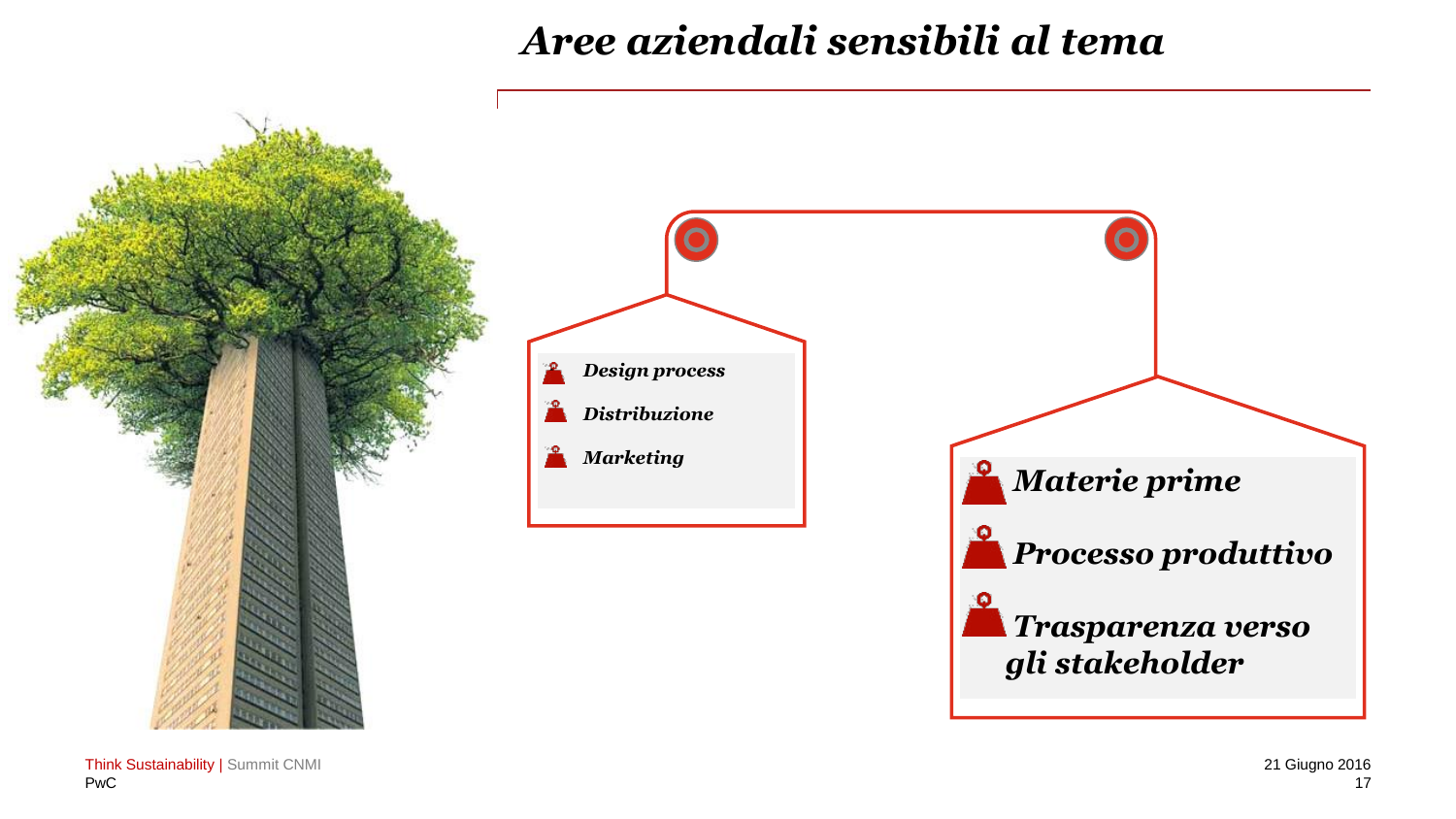### *Sostenibilità e millennials: so what*